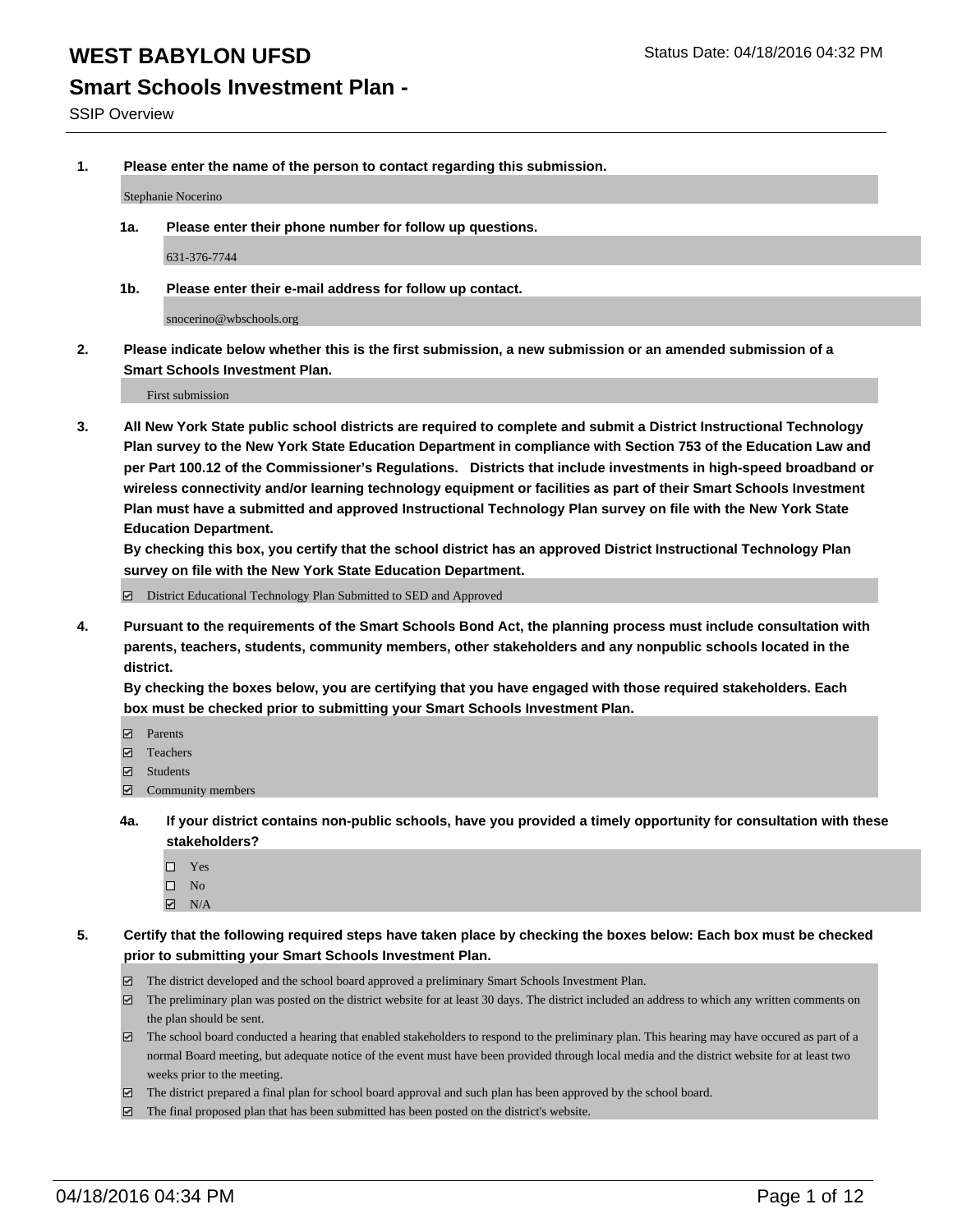#### **Smart Schools Investment Plan -**

SSIP Overview

**5a. Please upload the proposed Smart Schools Investment Plan (SSIP) that was posted on the district's website. Note that this should be different than your recently submitted Educational Technology Survey. The Final SSIP, as approved by the School Board, should also be posted on the website and remain there during the course of the projects contained therein.**

SmartSchoolspresentation.pdf

**6. Please enter an estimate of the total number of students and staff that will benefit from this Smart Schools Investment Plan based on the cumulative projects submitted to date.**

4,375

**7. An LEA/School District may partner with one or more other LEA/School Districts to form a consortium to pool Smart Schools Bond Act funds for a project that meets all other Smart School Bond Act requirements. Each school district participating in the consortium will need to file an approved Smart Schools Investment Plan for the project and submit a signed Memorandum of Understanding that sets forth the details of the consortium including the roles of each respective district.**

 $\Box$  The district plans to participate in a consortium to partner with other school district(s) to implement a Smart Schools project.

**8. Please enter the name and 6-digit SED Code for each LEA/School District participating in the Consortium.**

| Partner LEA/District | <b>ISED BEDS Code</b> |
|----------------------|-----------------------|
| (No Response)        | (No Response)         |

**9. Please upload a signed Memorandum of Understanding with all of the participating Consortium partners.**

(No Response)

**10. Your district's Smart Schools Bond Act Allocation is:**

\$3,059,663

**11. Enter the budget sub-allocations by category that you are submitting for approval at this time. If you are not budgeting SSBA funds for a category, please enter 0 (zero.) If the value entered is \$0, you will not be required to complete that survey question.**

|                                       | Sub-<br>Allocations |
|---------------------------------------|---------------------|
| School Connectivity                   | 0                   |
| Connectivity Projects for Communities |                     |
| <b>Classroom Technology</b>           | 1,960,000           |
| Pre-Kindergarten Classrooms           | O                   |
| Replace Transportable Classrooms      | $\Omega$            |
| High-Tech Security Features           |                     |
| Totals:                               | 1,960,000.00        |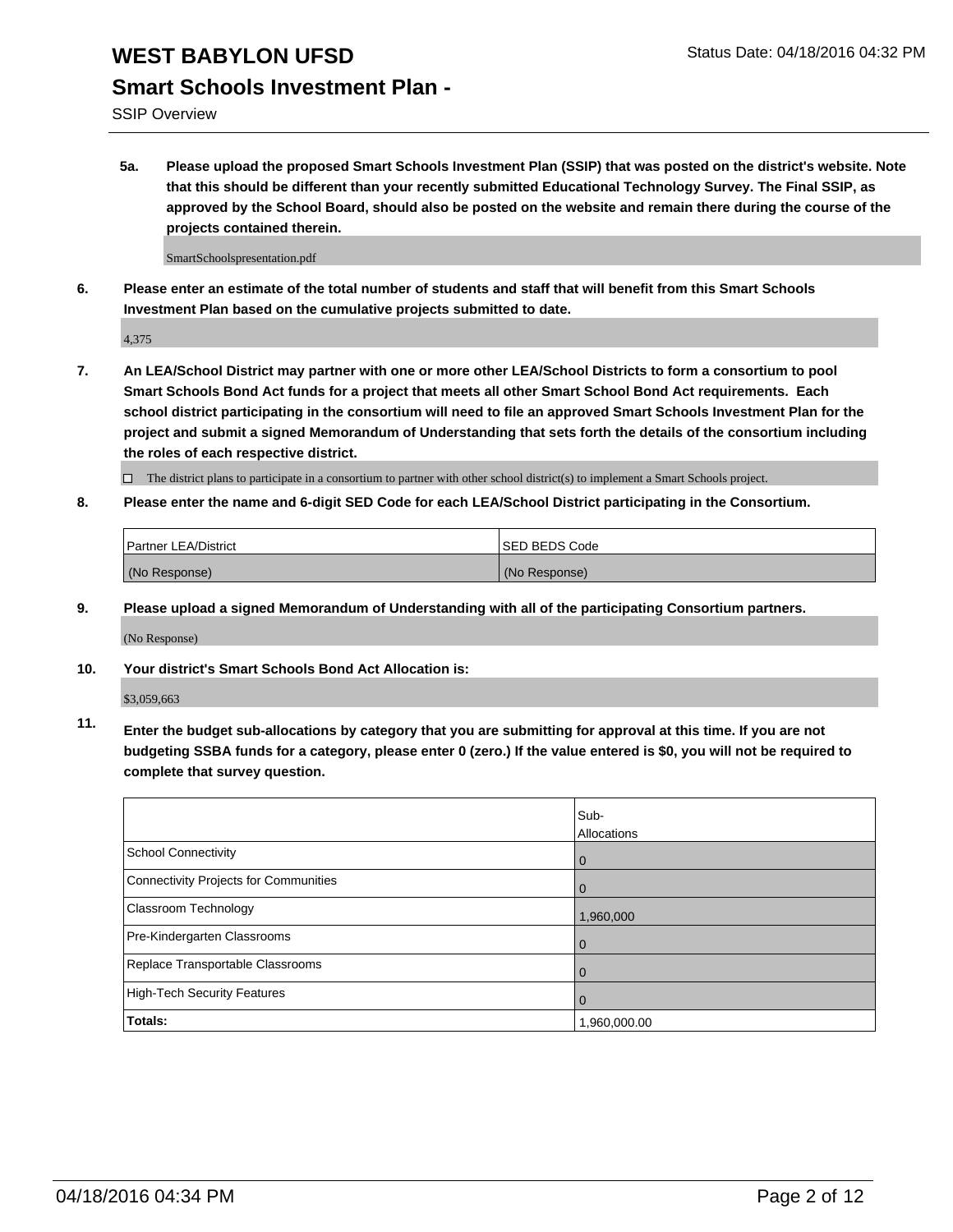School Connectivity

- **1. In order for students and faculty to receive the maximum benefit from the technology made available under the Smart Schools Bond Act, their school buildings must possess sufficient connectivity infrastructure to ensure that devices can be used during the school day. Smart Schools Investment Plans must demonstrate that:**
	- **sufficient infrastructure that meets the Federal Communications Commission's 100 Mbps per 1,000 students standard currently exists in the buildings where new devices will be deployed, or**
	- **is a planned use of a portion of Smart Schools Bond Act funds, or**
	- **is under development through another funding source.**

**Smart Schools Bond Act funds used for technology infrastructure or classroom technology investments must increase the number of school buildings that meet or exceed the minimum speed standard of 100 Mbps per 1,000 students and staff within 12 months. This standard may be met on either a contracted 24/7 firm service or a "burstable" capability. If the standard is met under the burstable criteria, it must be:**

**1. Specifically codified in a service contract with a provider, and**

**2. Guaranteed to be available to all students and devices as needed, particularly during periods of high demand, such as computer-based testing (CBT) periods.**

**Please describe how your district already meets or is planning to meet this standard within 12 months of plan submission.**

(No Response)

- **1a. If a district believes that it will be impossible to meet this standard within 12 months, it may apply for a waiver of this requirement, as described on the Smart Schools website. The waiver must be filed and approved by SED prior to submitting this survey.**
	- By checking this box, you are certifying that the school district has an approved waiver of this requirement on file with the New York State Education Department.
- **2. Connectivity Speed Calculator (Required)**

|                         | Number of<br>Students | Multiply by<br>100 Kbps | Divide by 1000<br>to Convert to<br>Required<br>Speed in Mb | <b>Current Speed</b><br>in Mb | Expected<br>Speed to be<br> Attained Within   Required<br>12 Months | <b>Expected Date</b><br>When<br>Speed<br>Will be<br>Met |
|-------------------------|-----------------------|-------------------------|------------------------------------------------------------|-------------------------------|---------------------------------------------------------------------|---------------------------------------------------------|
| <b>Calculated Speed</b> | (No                   | (No Response)           | (No                                                        | (No                           | (No                                                                 | (No                                                     |
|                         | Response)             |                         | Response)                                                  | Response)                     | Response)                                                           | Response)                                               |

**3. Briefly describe how you intend to use Smart Schools Bond Act funds for high-speed broadband and/or wireless connectivity projects in school buildings.**

(No Response)

**4. Briefly describe the linkage between the district's District Instructional Technology Plan and the proposed projects. (There should be a link between your response to this question and your response to Question 1 in Part E. Curriculum and Instruction "What are the district's plans to use digital connectivity and technology to improve teaching and learning?)**

(No Response)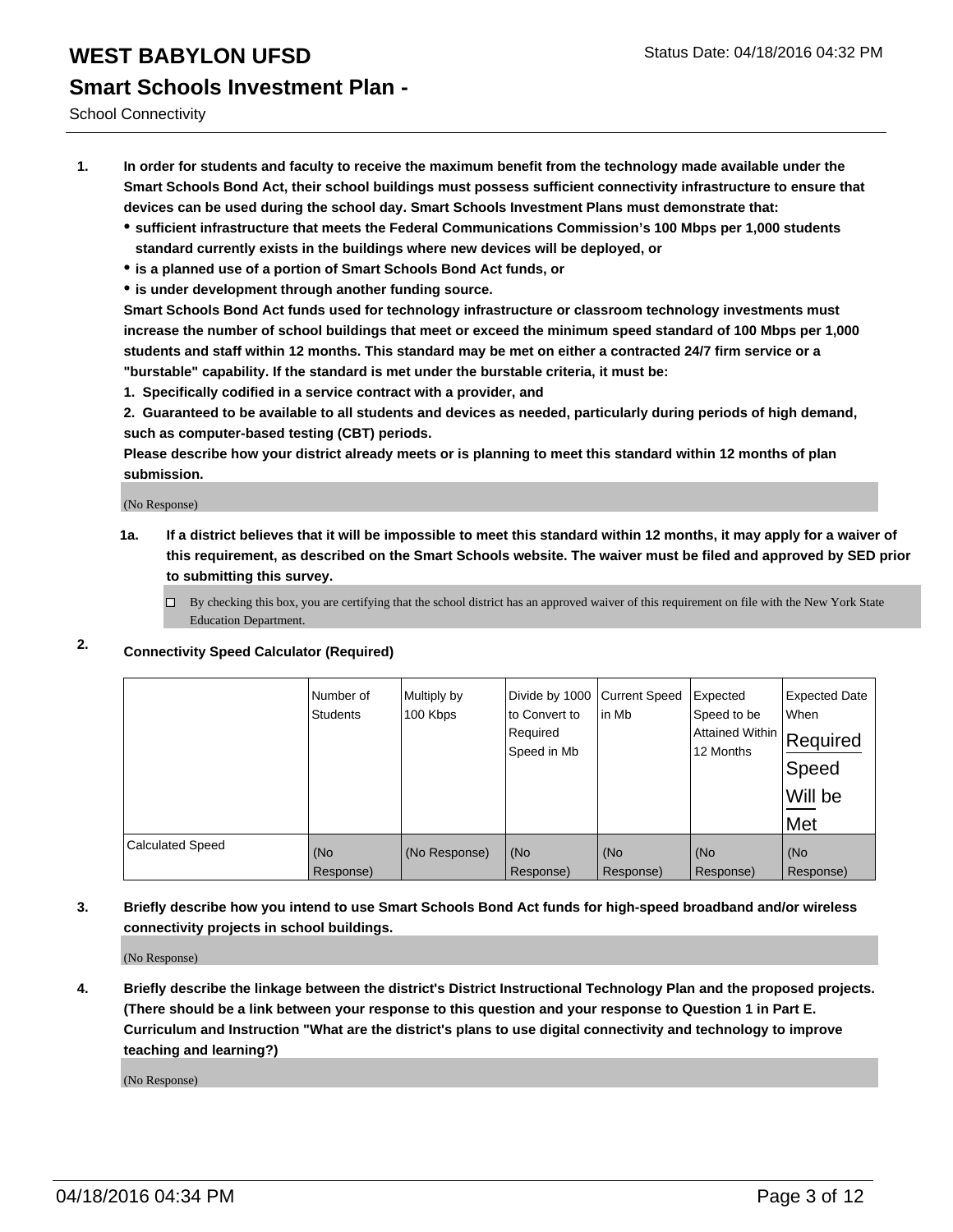School Connectivity

**5. If the district wishes to have students and staff access the Internet from wireless devices within the school building, or in close proximity to it, it must first ensure that it has a robust Wi-Fi network in place that has sufficient bandwidth to meet user demand.**

**Please describe how you have quantified this demand and how you plan to meet this demand.**

(No Response)

**6. As indicated on Page 5 of the guidance, the Office of Facilities Planning will have to conduct a preliminary review of all capital projects, including connectivity projects.**

| Project Number |  |
|----------------|--|
| (No Response)  |  |

**7. Certain high-tech security and connectivity infrastructure projects may be eligible for an expedited review process as determined by the Office of Facilities Planning.**

**Was your project deemed eligible for streamlined review?**

(No Response)

**8. Include the name and license number of the architect or engineer of record.**

| Name          | License Number |
|---------------|----------------|
| (No Response) | (No Response)  |

**9. If you are submitting an allocation for School Connectivity complete this table. Note that the calculated Total at the bottom of the table must equal the Total allocation for this category that you entered in the SSIP Overview overall budget.** 

|                                            | Sub-<br>Allocation |
|--------------------------------------------|--------------------|
|                                            |                    |
| Network/Access Costs                       | (No Response)      |
| <b>Outside Plant Costs</b>                 | (No Response)      |
| School Internal Connections and Components | (No Response)      |
| <b>Professional Services</b>               | (No Response)      |
| Testing                                    | (No Response)      |
| <b>Other Upfront Costs</b>                 | (No Response)      |
| <b>Other Costs</b>                         | (No Response)      |
| Totals:                                    |                    |

| Select the allowable expenditure | Item to be purchased | Quantity      | Cost per Item | <b>Total Cost</b> |
|----------------------------------|----------------------|---------------|---------------|-------------------|
| type.                            |                      |               |               |                   |
| Repeat to add another item under |                      |               |               |                   |
| each type.                       |                      |               |               |                   |
| (No Response)                    | (No Response)        | (No Response) | (No Response) | (No Response)     |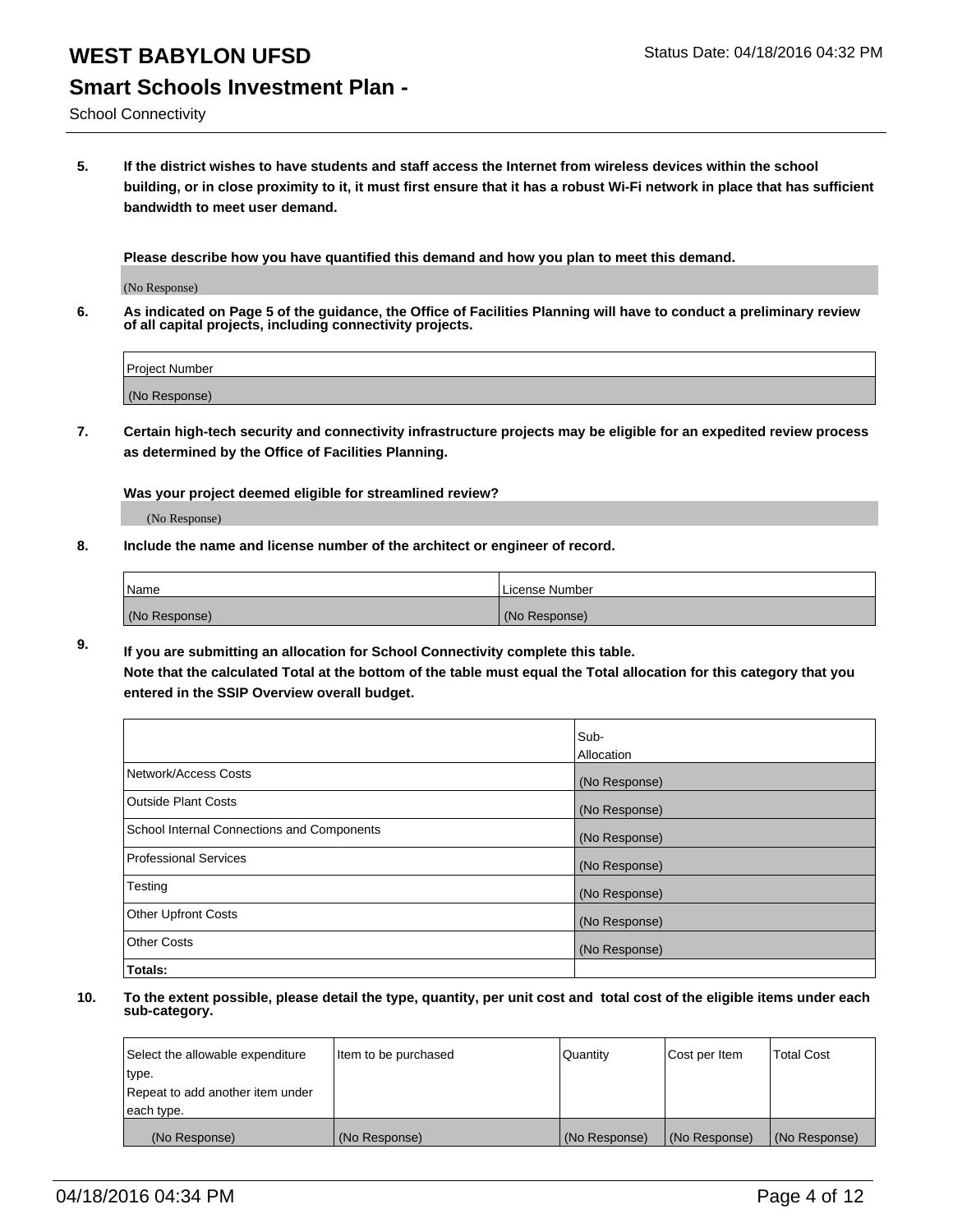#### **Smart Schools Investment Plan -**

Community Connectivity (Broadband and Wireless)

**1. Briefly describe how you intend to use Smart Schools Bond Act funds for high-speed broadband and/or wireless connectivity projects in the community.**

(No Response)

**2. Please describe how the proposed project(s) will promote student achievement and increase student and/or staff access to the Internet in a manner that enhances student learning and/or instruction outside of the school day and/or school building.**

(No Response)

**3. Community connectivity projects must comply with all the necessary local building codes and regulations (building and related permits are not required prior to plan submission).**

 $\Box$  I certify that we will comply with all the necessary local building codes and regulations.

**4. Please describe the physical location of the proposed investment.**

(No Response)

**5. Please provide the initial list of partners participating in the Community Connectivity Broadband Project, along with their Federal Tax Identification (Employer Identification) number.**

| <b>Project Partners</b> | <b>IFederal ID#</b> |
|-------------------------|---------------------|
| (No Response)           | (No Response)       |

**6. If you are submitting an allocation for Community Connectivity, complete this table.**

**Note that the calculated Total at the bottom of the table must equal the Total allocation for this category that you entered in the SSIP Overview overall budget.**

|                                    | Sub-Allocation |
|------------------------------------|----------------|
| Network/Access Costs               | (No Response)  |
| Outside Plant Costs                | (No Response)  |
| Tower Costs                        | (No Response)  |
| <b>Customer Premises Equipment</b> | (No Response)  |
| Professional Services              | (No Response)  |
| Testing                            | (No Response)  |
| <b>Other Upfront Costs</b>         | (No Response)  |
| Other Costs                        | (No Response)  |
| Totals:                            |                |

| Select the allowable expenditure | litem to be purchased | Quantity      | Cost per Item | <b>Total Cost</b> |
|----------------------------------|-----------------------|---------------|---------------|-------------------|
| type.                            |                       |               |               |                   |
| Repeat to add another item under |                       |               |               |                   |
| each type.                       |                       |               |               |                   |
| (No Response)                    | (No Response)         | (No Response) | (No Response) | (No Response)     |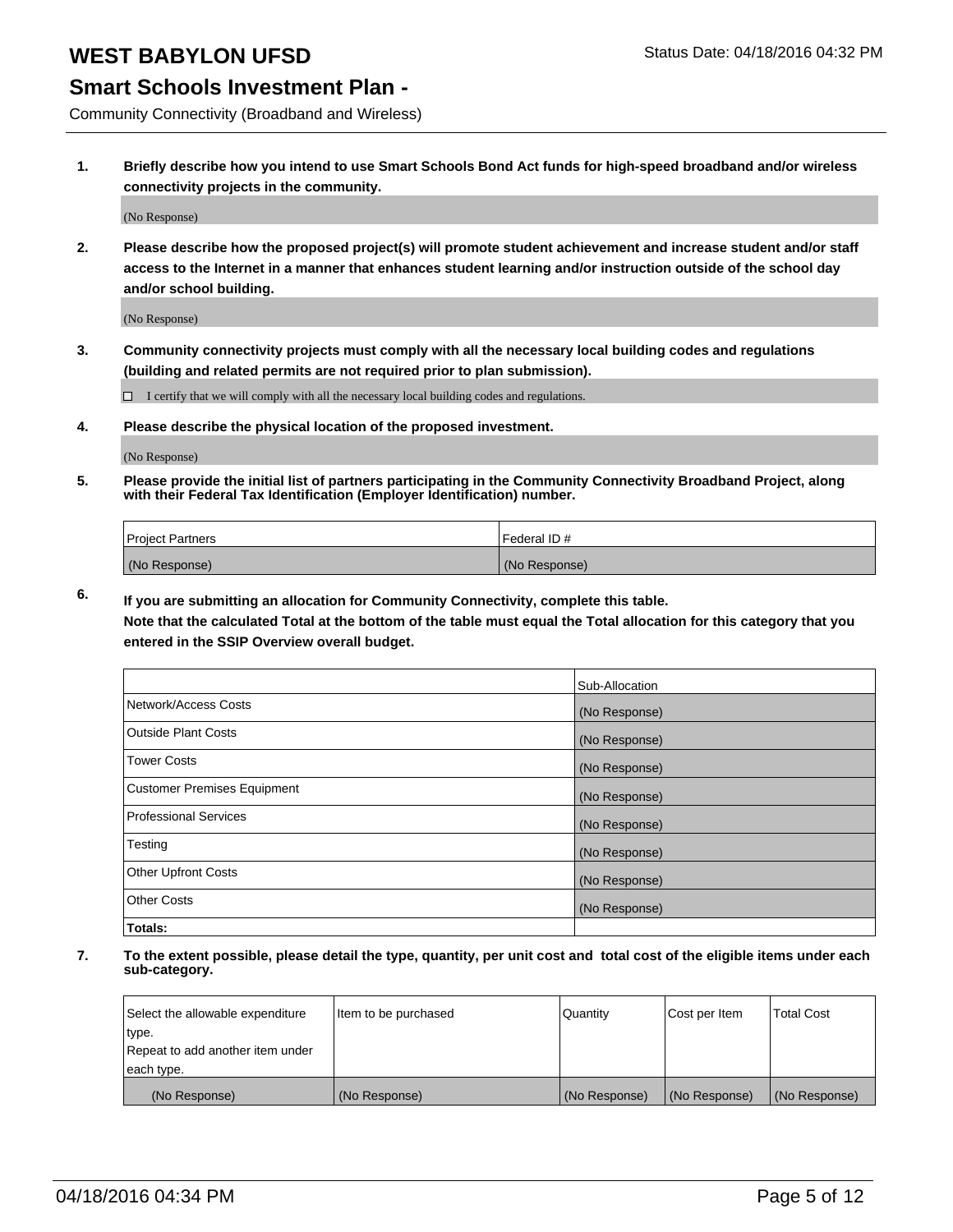#### Classroom Learning Technology

**1. In order for students and faculty to receive the maximum benefit from the technology made available under the Smart Schools Bond Act, their school buildings must possess sufficient connectivity infrastructure to ensure that devices can be used during the school day. Smart Schools Investment Plans must demonstrate that sufficient infrastructure that meets the Federal Communications Commission's 100 Mbps per 1,000 students standard currently exists in the buildings where new devices will be deployed, or is a planned use of a portion of Smart Schools Bond Act funds, or is under development through another funding source.**

**Smart Schools Bond Act funds used for technology infrastructure or classroom technology investments must increase the number of school buildings that meet or exceed the minimum speed standard of 100 Mbps per 1,000 students and staff within 12 months. This standard may be met on either a contracted 24/7 firm service or a "burstable" capability. If the standard is met under the burstable criteria, it must be:**

**1. Specifically codified in a service contract with a provider, and**

**2. Guaranteed to be available to all students and devices as needed, particularly during periods of high demand, such as computer-based testing (CBT) periods.**

**Please describe how your district already meets or is planning to meet this standard within 12 months of plan submission.**

We are currently at 50 Mbps per 1,000 students (200 Mbps for 4,000 Student). Throughout the remainder of the 2015-2016 school year we will begin to design and engineer the needs to double this capacity. This should be engineered and ready for installation within the general budget during the 2016-2017 school year. This bandwidth would be acquired through our BOCES contract.

#### **1a. If a district believes that it will be impossible to meet this standard within 12 months, it may apply for a waiver of this requirement, as described on the Smart Schools website. The waiver must be filed and approved by SED prior to submitting this survey.**

 $\Box$  By checking this box, you are certifying that the school district has an approved waiver of this requirement on file with the New York State Education Department.

#### **2. Connectivity Speed Calculator (Required)**

|                         | Number of<br><b>Students</b> | Multiply by<br>100 Kbps | Divide by 1000<br>to Convert to<br>Required<br>Speed in Mb | <b>Current Speed</b><br>in Mb | Expected<br>Speed to be<br>Attained Within Required<br>12 Months | <b>Expected Date</b><br><b>When</b><br>∣Speed<br>Will be<br>Met |
|-------------------------|------------------------------|-------------------------|------------------------------------------------------------|-------------------------------|------------------------------------------------------------------|-----------------------------------------------------------------|
| <b>Calculated Speed</b> | 3,981                        | 398,100                 | 398                                                        | 200                           | 400                                                              | January 2017                                                    |
| Totals:                 | 3,981.00                     | 398,100.00              |                                                            |                               |                                                                  |                                                                 |

**3. If the district wishes to have students and staff access the Internet from wireless devices within the school building, or in close proximity to it, it must first ensure that it has a robust Wi-Fi network in place that has sufficient bandwidth to meet user demand.**

**Please describe how you have quantified this demand and how you plan to meet this demand.**

We currently offer Wi-Fi access wall-to-wall in all of our buildings. This has the ability to currently handle all of our device needs.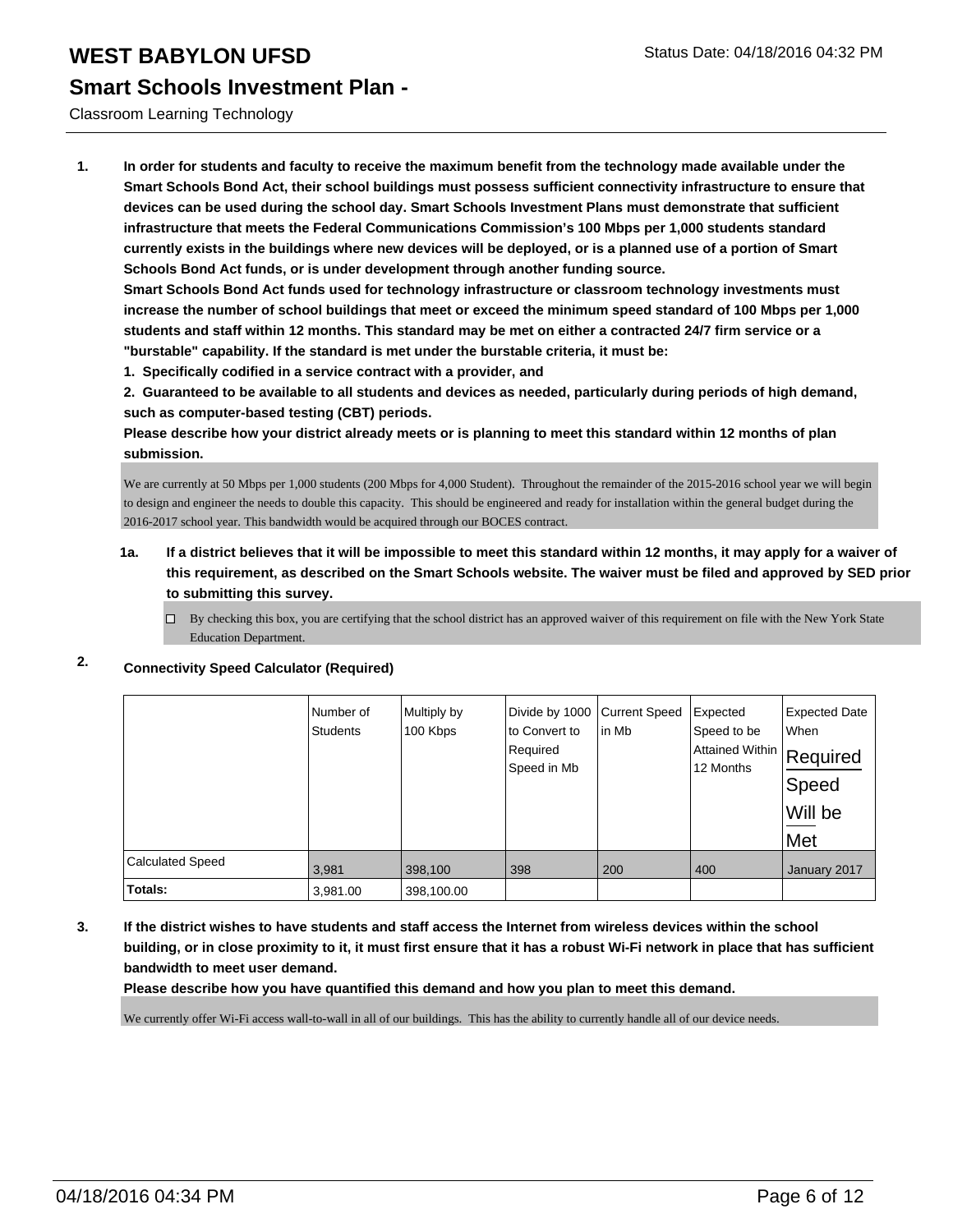#### **Smart Schools Investment Plan -**

Classroom Learning Technology

**4. All New York State public school districts are required to complete and submit an Instructional Technology Plan survey to the New York State Education Department in compliance with Section 753 of the Education Law and per Part 100.12 of the Commissioner's Regulations.**

**Districts that include educational technology purchases as part of their Smart Schools Investment Plan must have a submitted and approved Instructional Technology Plan survey on file with the New York State Education Department.**

- $\boxdot$  By checking this box, you are certifying that the school district has an approved Instructional Technology Plan survey on file with the New York State Education Department.
- **5. Describe the devices you intend to purchase and their compatibility with existing or planned platforms or systems. Specifically address the adequacy of each facility's electrical, HVAC and other infrastructure necessary to install and support the operation of the planned technology.**

**We plan on purchasing Interactive White Boards with document cameras connected. We currently have devices that are connecting to older Interactive White boards which will be replaced and new Interactive Flat Panel Boards will be purchased to increase coverage and expand to all instructional areas. We will continue to utilize the same software to deliver instruction and add teacher resources as we have in the past. There is already electric that has been installed as most of these devices are going to be replacements. There is also existing electrical in the buildings that was done with a prior capital project placing clean power outlets in each room. Walk throughs will be completed and any additional modifications that need to be done can be handled by our own in district electricians.**

- **6. Describe how the proposed technology purchases will:**
	- **> enhance differentiated instruction;**
	- **> expand student learning inside and outside the classroom;**
	- **> benefit students with disabilities and English language learners; and**
	- **> contribute to the reduction of other learning gaps that have been identified within the district.**

**The expectation is that districts will place a priority on addressing the needs of students who struggle to succeed in a rigorous curriculum. Responses in this section should specifically address this concern and align with the district's Instructional Technology Plan (in particular Question 2 of E. Curriculum and Instruction: "Does the district's instructional technology plan address the needs of students with disabilities to ensure equitable access to instruction, materials and assessments?" and Question 3 of the same section: "Does the district's instructional technology plan address the provision of assistive technology specifically for students with disabilities to ensure access to and participation in the general curriculum?"**

The district's technology plan addresses utilizing technology to enhance learning for all students, both students with disabilities and non-disabled students as well as English Language Learners. These technologies will allow for better sharing of student work within the classroom thus increasing student motivation. This will also allow additional tactile opportunities in the classroom. Lessons can now also be recorded for reinforcement and reteaching. An upgraded display will allow the students to see the board better as well as offer the opportunityfor additional collaboration. The document camera will allow for sharing and displaying of student work exemplars using 2D and 3D images.

**7. Where appropriate, briefly describe how the proposed technology purchases will enhance ongoing communication with parents and other stakeholders and help the district facilitate technology-based regional partnerships, including distance learning and other efforts.**

These technologies come with software that allows for the recording of lessons that can be shared with students for remediation and re-teaching as well as sharing with parents. This also allows for the board to be mirrored on other devices which will allow for distance learning opportunities.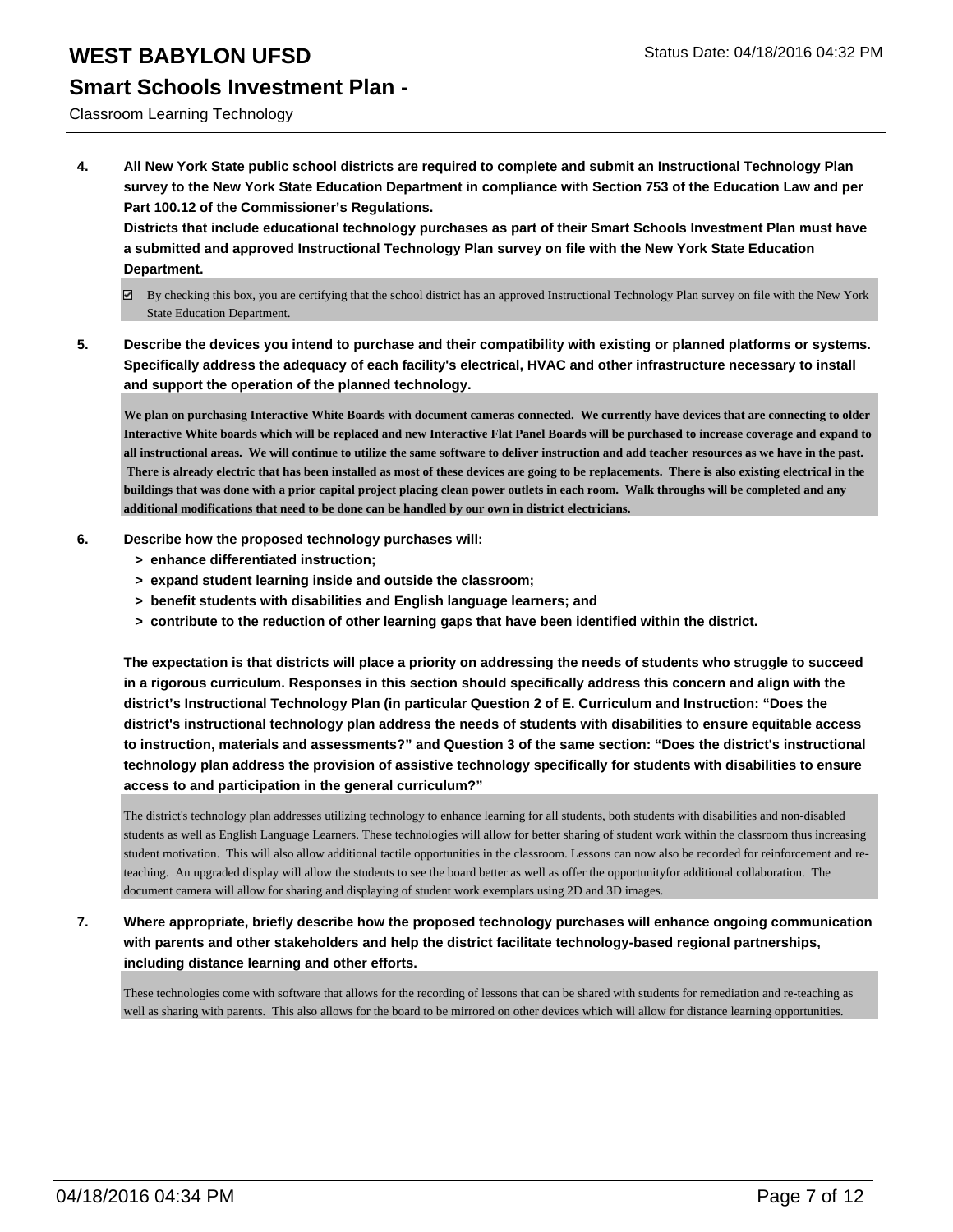# **Smart Schools Investment Plan -**

Classroom Learning Technology

**8. Describe the district's plan to provide professional development to ensure that administrators, teachers and staff can employ the technology purchased to enhance instruction successfully.**

**Note: This response should be aligned and expanded upon in accordance with your district's response to Question 1 of F. Professional Development of your Instructional Technology Plan: "Please provide a summary of professional development offered to teachers and staff, for the time period covered by this plan, to support technology to enhance teaching and learning. Please include topics, audience and method of delivery within your summary."**

With the restructuring of the Instructional Technology Staff, the district will now be allocating a portion of each person's time to staff development. We will provide training for the technology staff on the software and Interactive White Boards so that the technology staff can become turnkey trainers. We will also continue to utilize the Technology Advisors that are in each building as a resource for the teachers. These technologies will also be infused with other curricular staff development.

- **9. Districts must contact the SUNY/CUNY teacher preparation program that supplies the largest number of the district's new teachers to request advice on innovative uses and best practices at the intersection of pedagogy and educational technology.**
	- $\boxtimes$  By checking this box, you certify that you have contacted the SUNY/CUNY teacher preparation program that supplies the largest number of your new teachers to request advice on these issues.
- **10. A district whose Smart Schools Investment Plan proposes the purchase of technology devices and other hardware must account for nonpublic schools in the district.**

**Are there nonpublic schools within your school district?**

- $\Box$  Yes
- $\boxdot$  No
- **11. Nonpublic Classroom Technology Loan Calculator**

**The Smart Schools Bond Act provides that any Classroom Learning Technology purchases made using Smart Schools funds shall be lent, upon request, to nonpublic schools in the district. However, no school district shall be required to loan technology in amounts greater than the total obtained and spent on technology pursuant to the Smart Schools Bond Act and the value of such loan may not exceed the total of \$250 multiplied by the nonpublic school enrollment in the base year at the time of enactment.**

**See:**

**http://www.p12.nysed.gov/mgtserv/smart\_schools/docs/Smart\_Schools\_Bond\_Act\_Guidance\_04.27.15\_Final.pdf.**

|                                         | 1. Classroom<br>Technology<br>Sub-allocation | 2. Public<br>Enrollment<br>$(2014 - 15)$ | 3. Nonpublic<br>Enrollment<br>$(2014 - 15)$ | l 4. Sum of<br>l Public and<br>Nonpublic<br><b>Enrollment</b> | 5. Total Per<br>Pupil Sub-<br>lallocation                                                     | 6. Total<br>Nonpublic Loan<br>Amount |
|-----------------------------------------|----------------------------------------------|------------------------------------------|---------------------------------------------|---------------------------------------------------------------|-----------------------------------------------------------------------------------------------|--------------------------------------|
| Calculated Nonpublic Loan<br>l Amount i |                                              |                                          |                                             |                                                               | (No Response)   (No Response)   (No Response)   (No Response)   (No Response)   (No Response) |                                      |

- **12. To ensure the sustainability of technology purchases made with Smart Schools funds, districts must demonstrate a long-term plan to maintain and replace technology purchases supported by Smart Schools Bond Act funds. This sustainability plan shall demonstrate a district's capacity to support recurring costs of use that are ineligible for Smart Schools Bond Act funding such as device maintenance, technical support, Internet and wireless fees, maintenance of hotspots, staff professional development, building maintenance and the replacement of incidental items. Further, such a sustainability plan shall include a long-term plan for the replacement of purchased devices and equipment at the end of their useful life with other funding sources.**
	- $\boxdot$  By checking this box, you certify that the district has a sustainability plan as described above.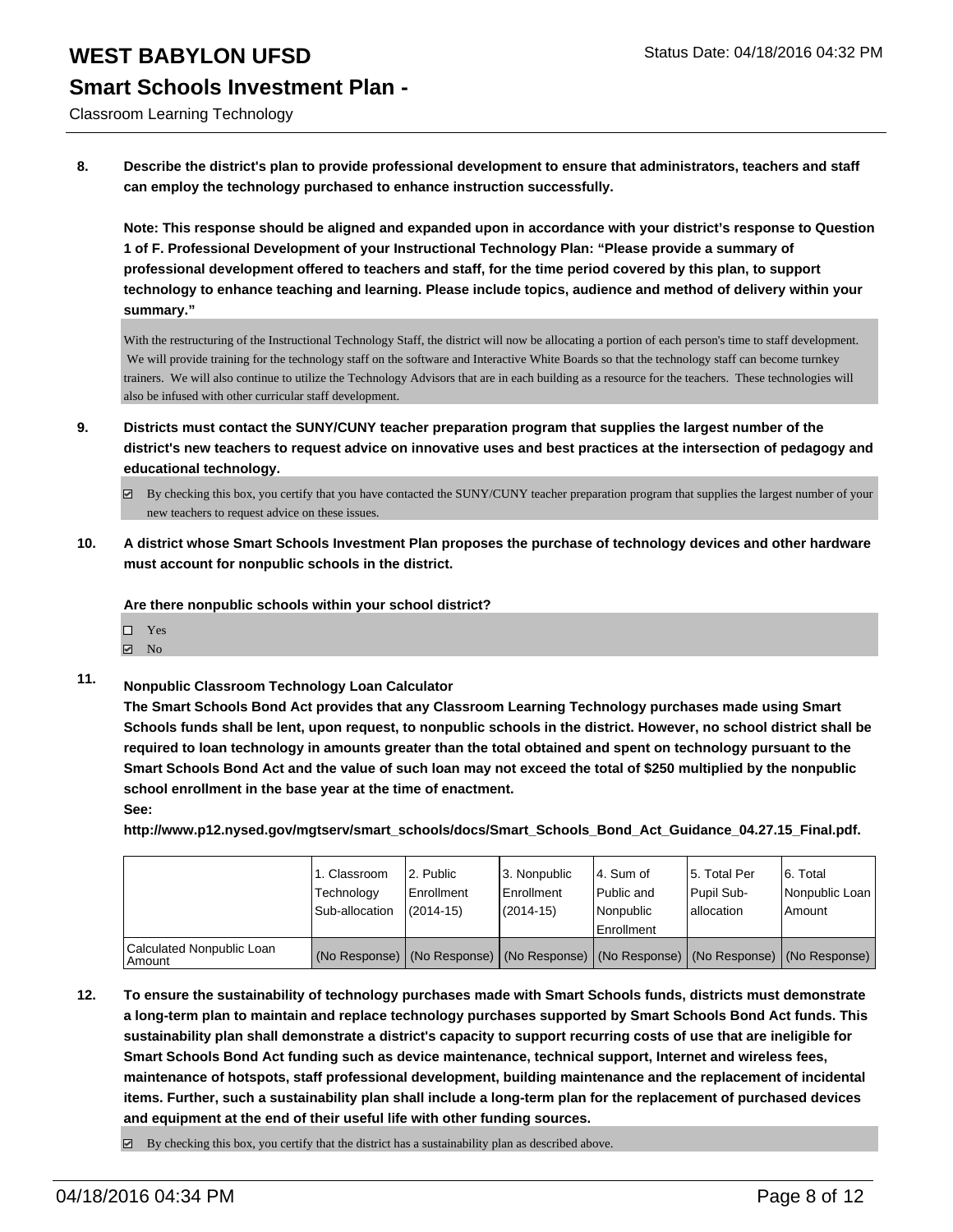# **Smart Schools Investment Plan -**

Classroom Learning Technology

**13. Districts must ensure that devices purchased with Smart Schools Bond funds will be distributed, prepared for use, maintained and supported appropriately. Districts must maintain detailed device inventories in accordance with generally accepted accounting principles.**

 $\boxtimes$  By checking this box, you certify that the district has a distribution and inventory management plan and system in place.

**14. If you are submitting an allocation for Classroom Learning Technology complete this table. Note that the calculated Total at the bottom of the table must equal the Total allocation for this category that you entered in the SSIP Overview overall budget.**

|                         | Sub-Allocation |
|-------------------------|----------------|
| Interactive Whiteboards | 1,800,000      |
| Computer Servers        | (No Response)  |
| Desktop Computers       | (No Response)  |
| <b>Laptop Computers</b> | (No Response)  |
| <b>Tablet Computers</b> | (No Response)  |
| Other Costs             | 160,000        |
| Totals:                 | 1,960,000.00   |

| Select the allowable expenditure | Item to be purchased                        | Quantity | Cost per Item | <b>Total Cost</b> |
|----------------------------------|---------------------------------------------|----------|---------------|-------------------|
| type.                            |                                             |          |               |                   |
| Repeat to add another item under |                                             |          |               |                   |
| each type.                       |                                             |          |               |                   |
| Interactive Whiteboards          | Sharp Aquos Board Interactive Flat<br>Panel | 400      | 4,500         | 1,800,000         |
| <b>Other Costs</b>               | Document Camera                             | 400      | 400           | 160,000           |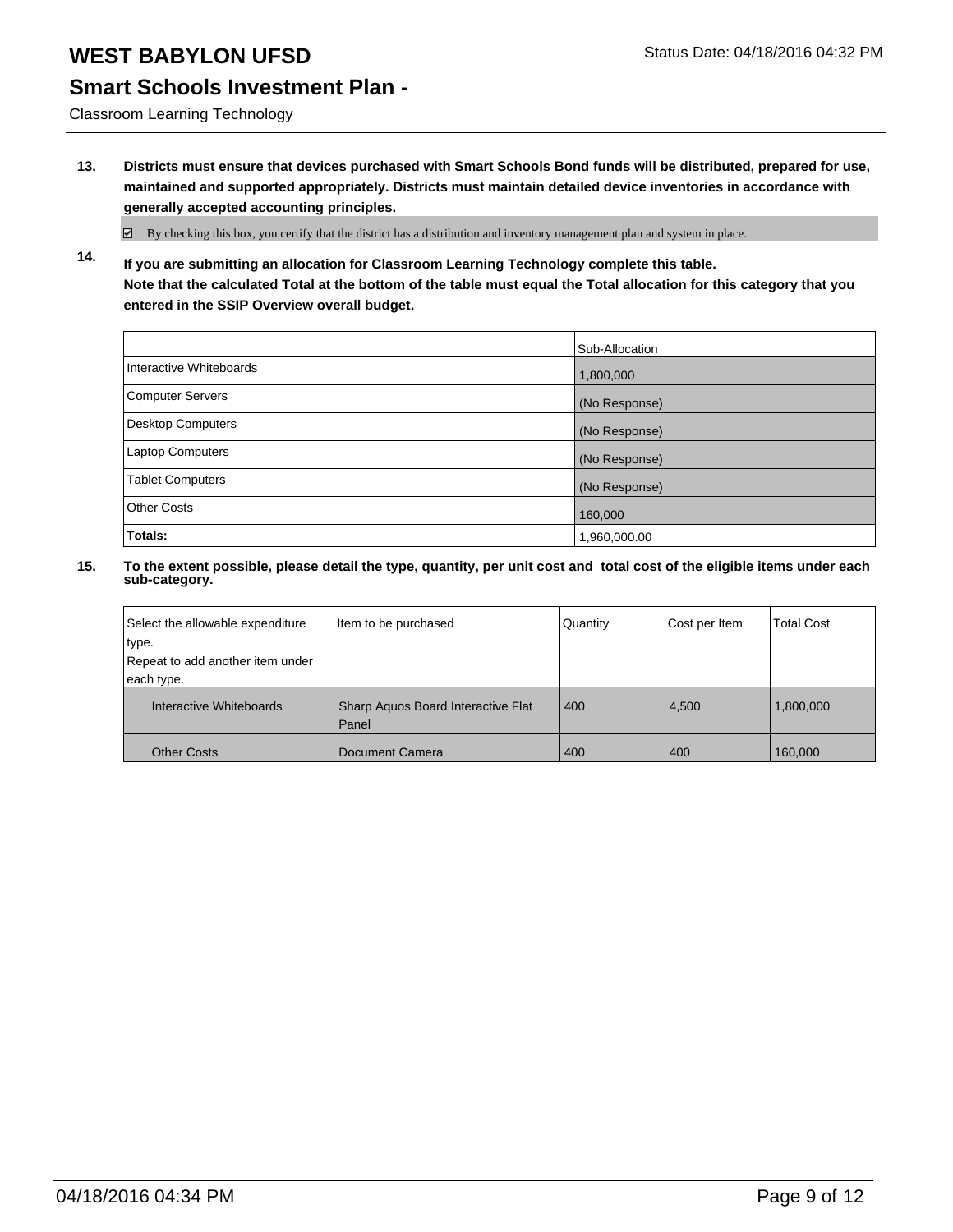#### Pre-Kindergarten Classrooms

**1. Provide information regarding how and where the district is currently serving pre-kindergarten students and justify the need for additional space with enrollment projections over 3 years.**

(No Response)

- **2. Describe the district's plan to construct, enhance or modernize education facilities to accommodate prekindergarten programs. Such plans must include:**
	- **Specific descriptions of what the district intends to do to each space;**
	- **An affirmation that pre-kindergarten classrooms will contain a minimum of 900 square feet per classroom;**
	- **The number of classrooms involved;**
	- **The approximate construction costs per classroom; and**
	- **Confirmation that the space is district-owned or has a long-term lease that exceeds the probable useful life of the improvements.**

(No Response)

**3. Smart Schools Bond Act funds may only be used for capital construction costs. Describe the type and amount of additional funds that will be required to support ineligible ongoing costs (e.g. instruction, supplies) associated with any additional pre-kindergarten classrooms that the district plans to add.**

(No Response)

**4. All plans and specifications for the erection, repair, enlargement or remodeling of school buildings in any public school district in the State must be reviewed and approved by the Commissioner. Districts that plan capital projects using their Smart Schools Bond Act funds will undergo a Preliminary Review Process by the Office of Facilities Planning.**

| Project Number |  |
|----------------|--|
| (No Response)  |  |

**5. If you have made an allocation for Pre-Kindergarten Classrooms, complete this table. Note that the calculated Total at the bottom of the table must equal the Total allocation for this category that you**

**entered in the SSIP Overview overall budget.**

|                                          | Sub-Allocation |
|------------------------------------------|----------------|
| Construct Pre-K Classrooms               | (No Response)  |
| Enhance/Modernize Educational Facilities | (No Response)  |
| Other Costs                              | (No Response)  |
| Totals:                                  |                |

| Select the allowable expenditure | Item to be purchased | Quantity      | Cost per Item | <b>Total Cost</b> |
|----------------------------------|----------------------|---------------|---------------|-------------------|
| type.                            |                      |               |               |                   |
| Repeat to add another item under |                      |               |               |                   |
| each type.                       |                      |               |               |                   |
| (No Response)                    | (No Response)        | (No Response) | (No Response) | (No Response)     |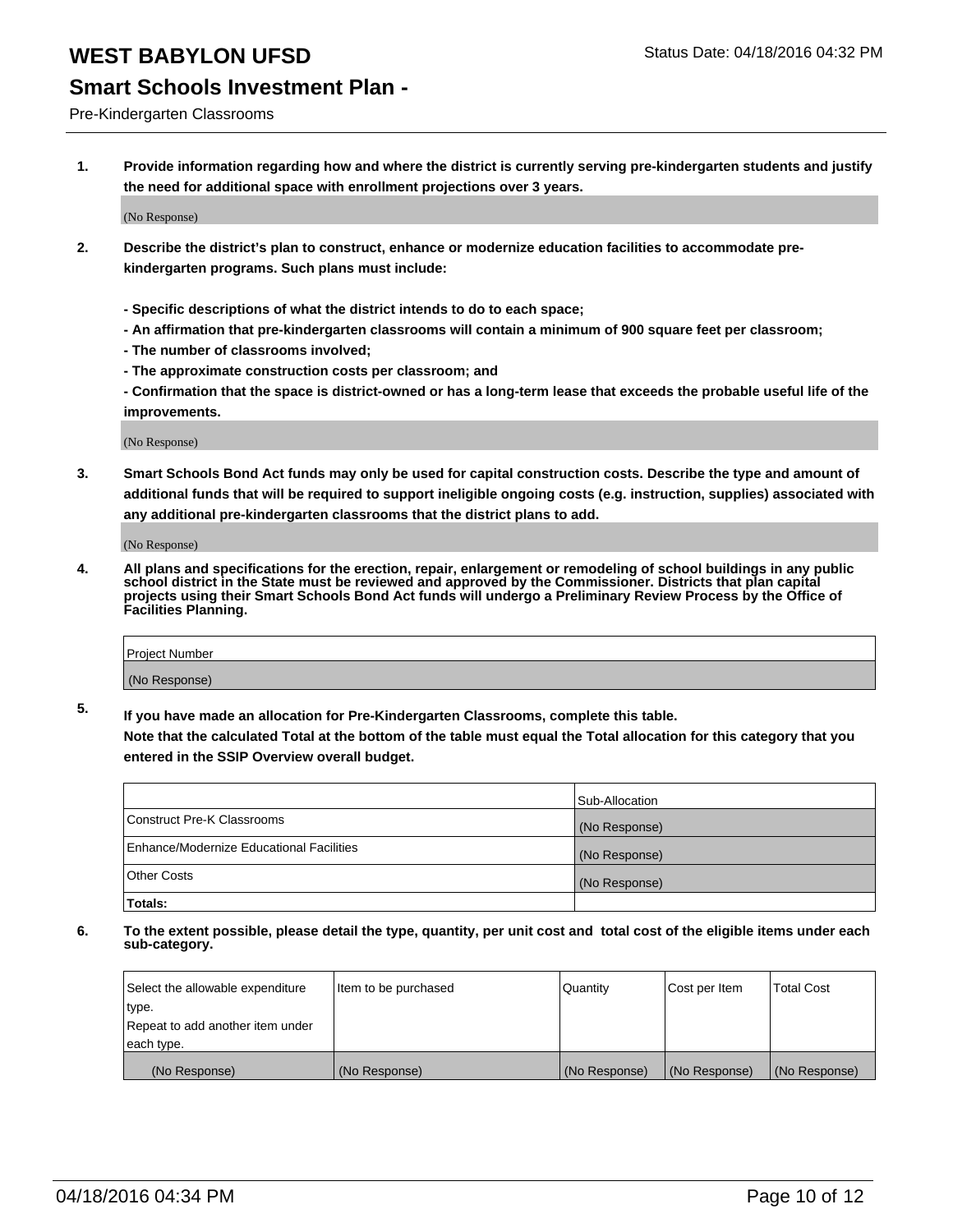#### **Smart Schools Investment Plan -**

Replace Transportable Classrooms

**1. Describe the district's plan to construct, enhance or modernize education facilities to provide high-quality instructional space by replacing transportable classrooms.**

(No Response)

**2. All plans and specifications for the erection, repair, enlargement or remodeling of school buildings in any public school district in the State must be reviewed and approved by the Commissioner. Districts that plan capital projects using their Smart Schools Bond Act funds will undergo a Preliminary Review Process by the Office of Facilities Planning.**

| Project Number |  |
|----------------|--|
| (No Response)  |  |

**3. For large projects that seek to blend Smart Schools Bond Act dollars with other funds, please note that Smart Schools Bond Act funds can be allocated on a pro rata basis depending on the number of new classrooms built that directly replace transportable classroom units.**

**If a district seeks to blend Smart Schools Bond Act dollars with other funds describe below what other funds are being used and what portion of the money will be Smart Schools Bond Act funds.**

(No Response)

**4. If you have made an allocation for Replace Transportable Classrooms, complete this table. Note that the calculated Total at the bottom of the table must equal the Total allocation for this category that you entered in the SSIP Overview overall budget.**

|                                                | Sub-Allocation |
|------------------------------------------------|----------------|
| Construct New Instructional Space              | (No Response)  |
| Enhance/Modernize Existing Instructional Space | (No Response)  |
| <b>Other Costs</b>                             | (No Response)  |
| Totals:                                        |                |

| Select the allowable expenditure | Item to be purchased | <b>Quantity</b> | Cost per Item | <b>Total Cost</b> |
|----------------------------------|----------------------|-----------------|---------------|-------------------|
| type.                            |                      |                 |               |                   |
| Repeat to add another item under |                      |                 |               |                   |
| each type.                       |                      |                 |               |                   |
| (No Response)                    | (No Response)        | (No Response)   | (No Response) | (No Response)     |